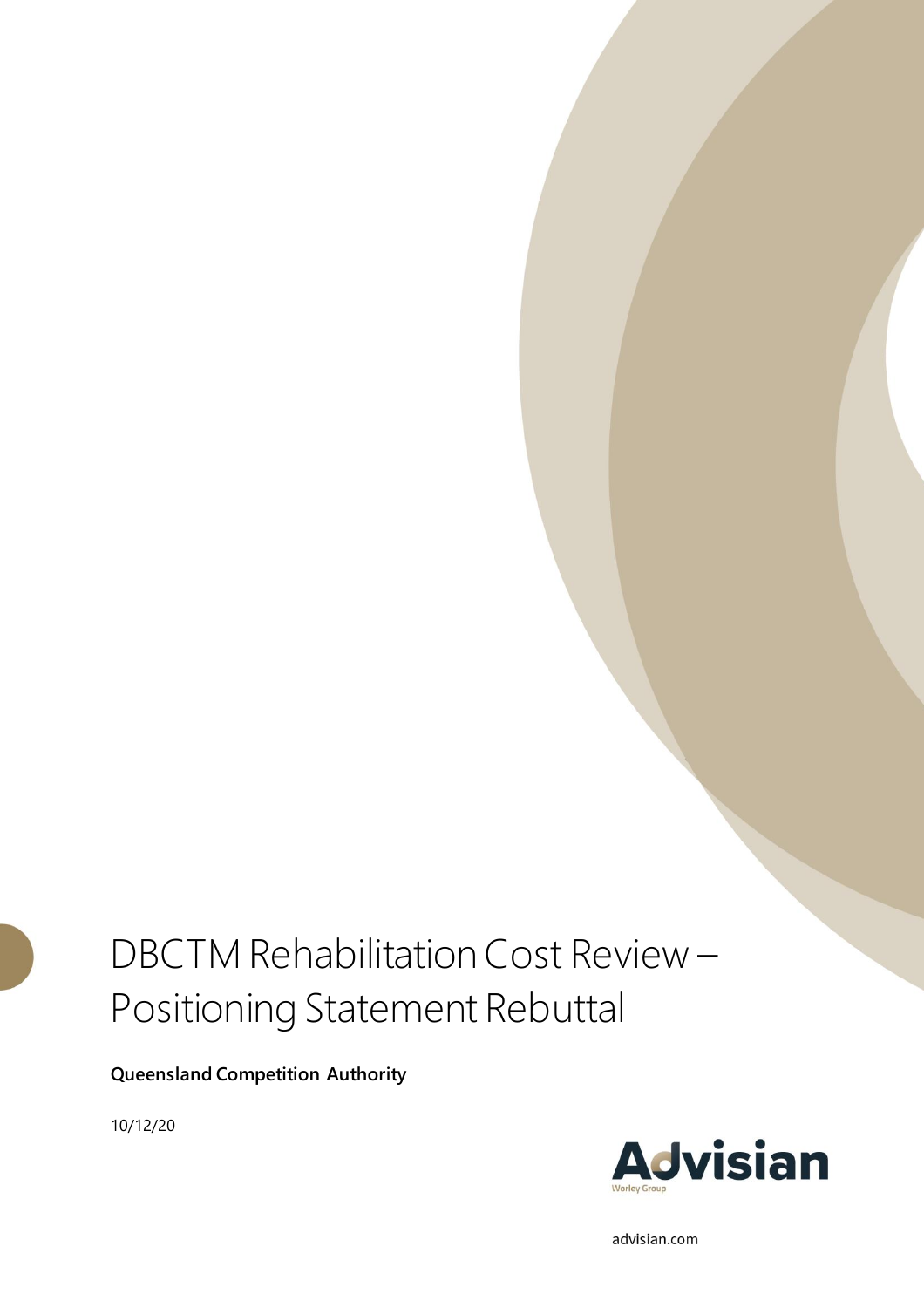

# Table of contents

| 1              |     |  |  |  |  |
|----------------|-----|--|--|--|--|
|                | 1.1 |  |  |  |  |
|                | 1.2 |  |  |  |  |
| $\overline{2}$ |     |  |  |  |  |
|                | 2.1 |  |  |  |  |
|                | 2.2 |  |  |  |  |
| 3              |     |  |  |  |  |
|                | 3.1 |  |  |  |  |
|                | 3.2 |  |  |  |  |
| 4              |     |  |  |  |  |
|                | 4.1 |  |  |  |  |
|                | 4.2 |  |  |  |  |
| 5              |     |  |  |  |  |
|                | 5.1 |  |  |  |  |
|                | 5.2 |  |  |  |  |
| 6              |     |  |  |  |  |
|                | 6.1 |  |  |  |  |
|                | 6.2 |  |  |  |  |

# Appendices not included

This Position Statement is to be read in conjunction with the Advisian DBCT Rehabilitation Estimate Report and not in isolation. No table of contents entries found.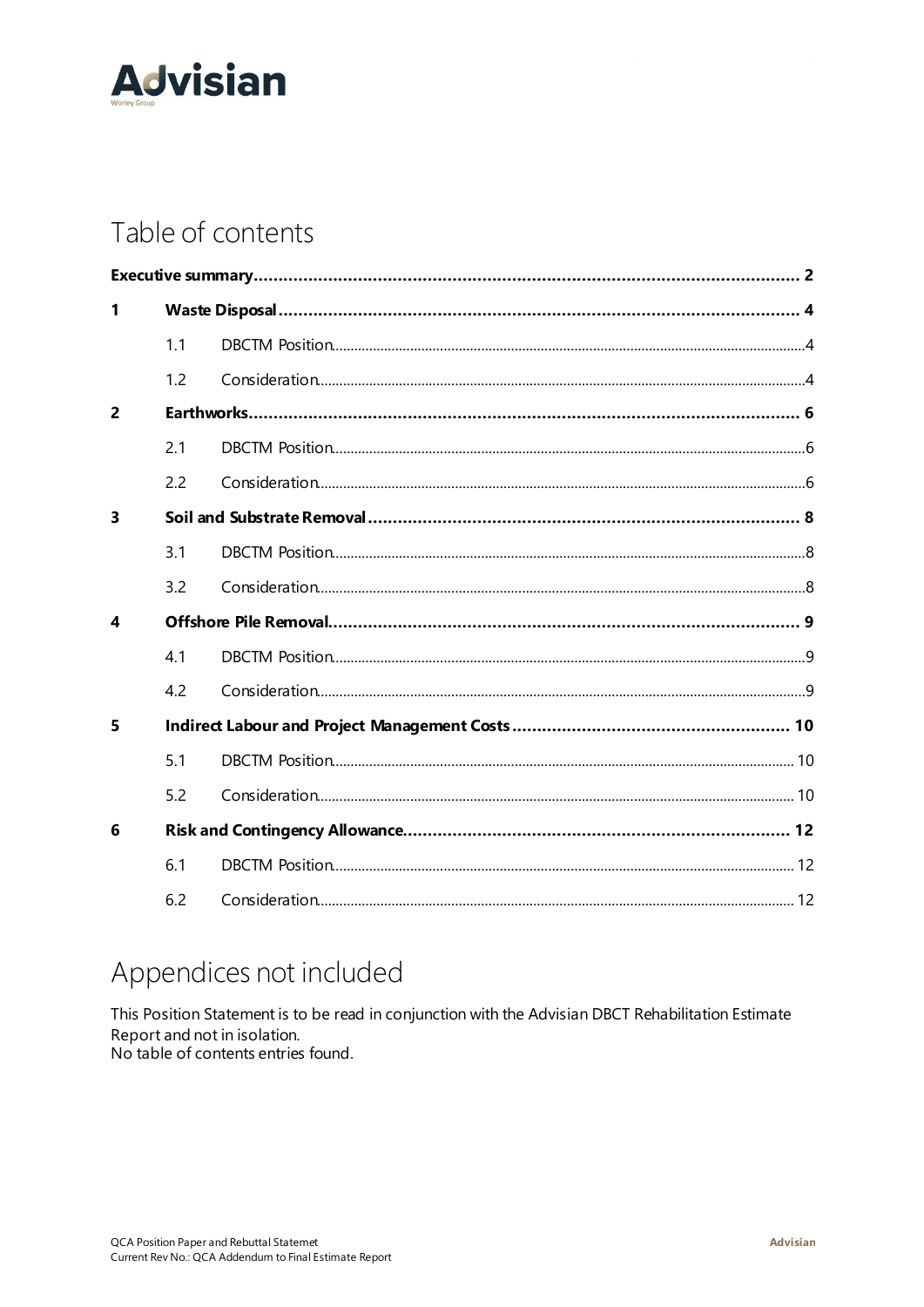

### <span id="page-2-0"></span>Executive summary

The Queensland Competition Authority (QCA) have requested Advisian to address formally our response to the Technical Review Meeting conducted on 18 November 2020. The following response has been constructed to reflect the verbal response provided at this meeting. It is aimed at guiding and assisting the QCA Board to resolve to a position for adoption. Further to this Advisian have reviewed Post Technical Review submissions from both DBCTM (GHD) and the User Group (SLR).

We have concluded the following:

*The Submissions submitted on 4 December 2020 have not reflected any change, or if so, incremental. Advisian maintains its position as presented in this report, articulated in the Technical Review Meeting, and has no further compelling evidence presented by GHD to alter our stance on the key discussion matters. These key matters are presented in this report as a record of our position, our considerations to up-hold our position, and commentary in general notes as a summary or our verbal response to the Technical Review Meeting conducted on 18 November 2020.*

The following table illustrates the current and potential cost positions as determined by the suggested blended position recommended by DBCTM. It also includes a comparison from SLR review.

| <b>Item</b>                       | <b>GHD</b>       | <b>ADVISIAN</b> | <b>DBCTM</b><br>blended<br>position | <b>SLR position</b> |
|-----------------------------------|------------------|-----------------|-------------------------------------|---------------------|
|                                   | $$^{\prime}$ M   | $$^{\prime}$ M  | \$'M                                | $$^{\prime}$ M      |
| <b>RAIL LOOP</b>                  | \$<br>217.37     | \$<br>113.09    | \$140.18                            | \$46.93             |
| <b>STOCKYARD</b>                  | \$<br>457.26     | \$<br>214.91    | \$307.44                            | \$214.41            |
| SEAWALL                           | \$<br>57.50      | \$<br>49.24     | \$57.76                             | \$49.13             |
| <b>OFFSHORE</b>                   | \$<br>269.22     | \$<br>169.31    | \$238.79                            | \$169.76            |
| <b>WATER</b><br><b>MANAGEMENT</b> | $\zeta$<br>58.84 | \$<br>60.89     | \$76.36                             | \$60.75             |
| <b>QUARRY DAM</b>                 | \$<br>12.10      | \$<br>77.29     | \$92.14                             | \$76.23             |
| OFFICES &<br><b>WORKSHOPS</b>     | \$<br>48.97      | \$<br>32.17     | \$52.69                             | \$32.10             |
| <b>UTILITIES</b>                  | \$<br>34.34      | \$<br>7.75      | \$17.09                             | \$5.53              |
| <b>TUG HARBOUR</b>                | \$<br>37.23      | \$<br>37.23     | 37.23                               | \$29.05             |
| <b>ONGOING COSTS</b>              | \$<br>9.25       | \$<br>9.25      | 9.25                                | \$9.25              |

*Table 1 Cost summary*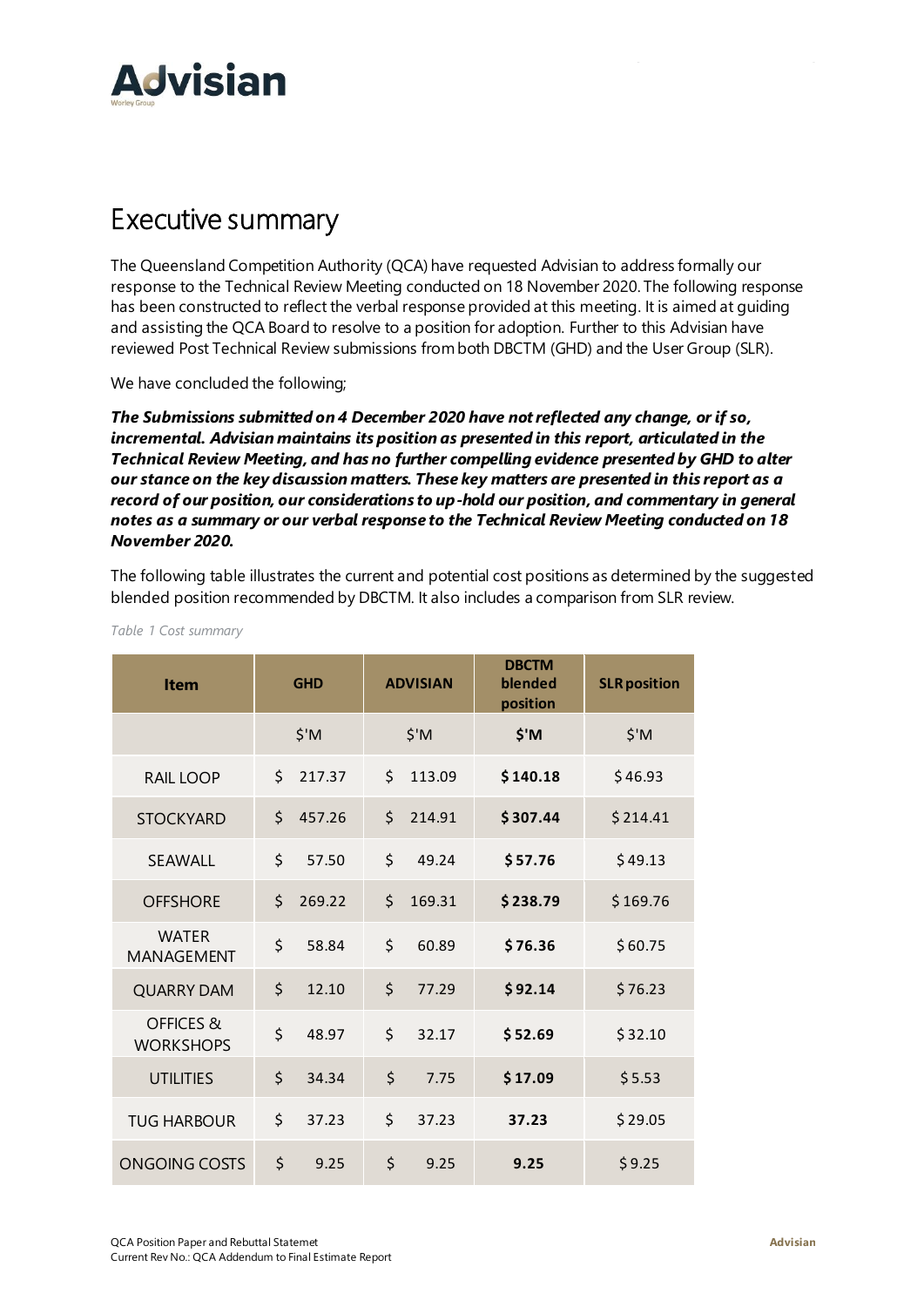

|                       |    | \$24.52    | $\mathsf{S}$ | 50.20                    | 51.97      | \$50.10 |
|-----------------------|----|------------|--------------|--------------------------|------------|---------|
| <b>ONCE-OFF COSTS</b> | S. | 2.00       |              | 2.00                     | 2.00       | \$2.00  |
|                       | S. | 1.00       |              | $\overline{\phantom{a}}$ | S -        | S -     |
| <b>Totals</b>         |    | \$1,220.35 | S.           | 814.09                   | \$1,073.65 | 735.99  |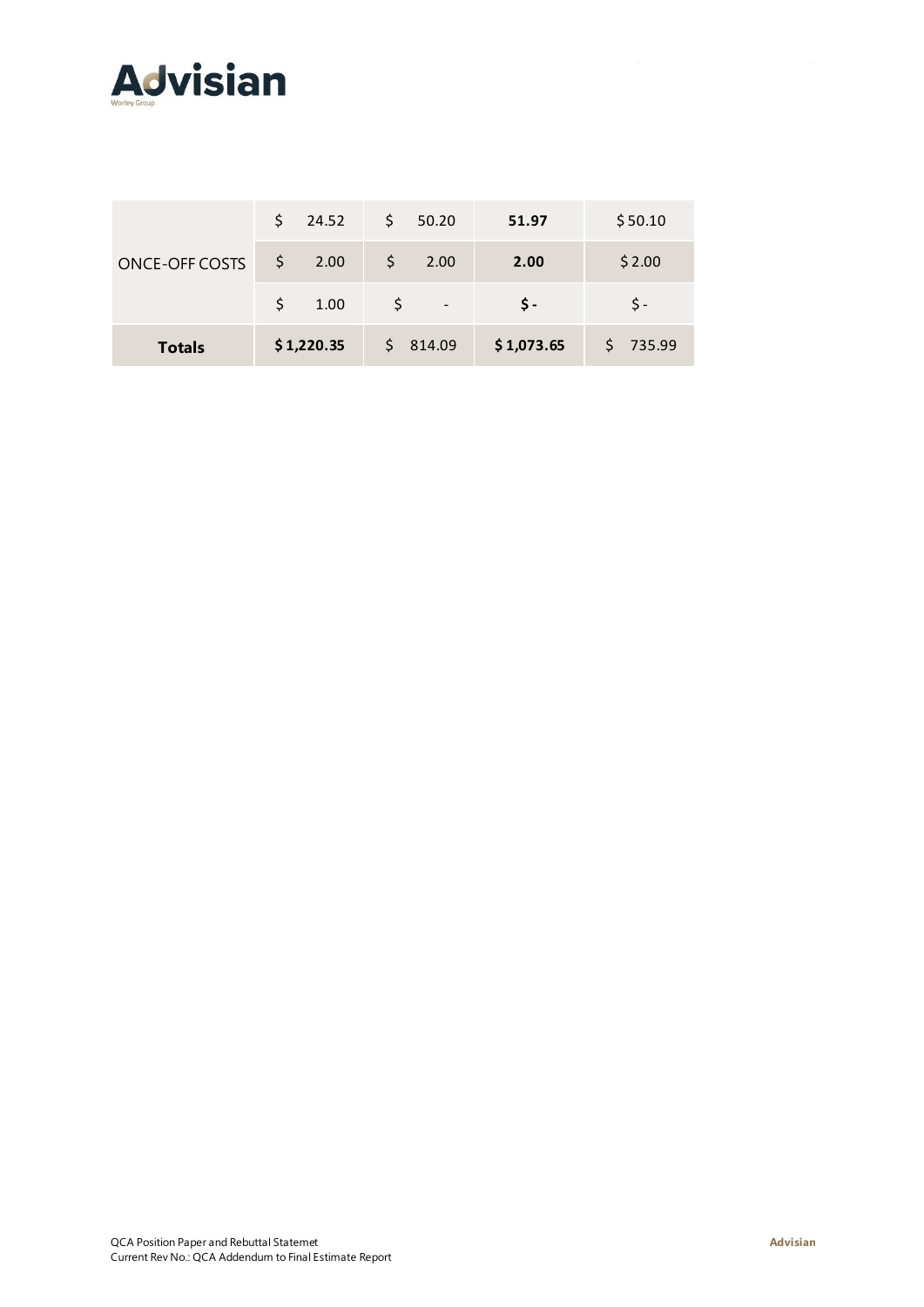

## <span id="page-4-0"></span>1 Waste Disposal

#### <span id="page-4-1"></span>**1.1 DBCTM Position**

DBCTM's position is to use GHD's assumption or use Hogan`s Pocket as the Disposal Site. However, the entire cost of expansion of that facility to accommodate the DBCT waste volumes should be included either explicitly or within the relevant rate.

| <b>Entity</b>          | <b>Recommendation</b>                                                                                                                                                                                                                                                                                                                                                      |
|------------------------|----------------------------------------------------------------------------------------------------------------------------------------------------------------------------------------------------------------------------------------------------------------------------------------------------------------------------------------------------------------------------|
| <b>GHD</b><br>(edited) | Non-contaminated waste would be disposed of at Hogan's Pocket Waste Facility (65 km from<br>site) and contaminated waste transported to Roma (750 km from site).<br>The gate fee used is \$383 per tonne for contaminated waste.<br>The travel costs to Roma used by GHD is \$225/ tonne for a total resulting disposal cost for<br>contaminated material of \$608/ tonne. |
| <b>Advisian</b>        | Waste disposal at Paget Transfer Station (30 km from site = 1h) and contaminated waste<br>at Hogan's Pocket $(65 \text{ km from site} = 2.5 \text{h}).$<br>Contaminated waste gate fee of \$350.33 per tonne.<br>Transport of $\sim$ \$19 per tonne                                                                                                                        |

#### <span id="page-4-2"></span>**1.2 Consideration**

In regard to DBCTM's position on waste disposal Advisian would make the following points:

- 1. The estimate is based on access to services at the time of estimate.
- 2. It is not practical or reasonable to transport waste 750kms. Unless the gate fee is significantly less than other options closer to the site.
- 3. These services are currently available in Mackay. We acknowledge that in the quantities required the existing facility would need to expand its capacity.
- 4. The services are currently sustainable and profitable at the current gate fees.
- 5. With the long lead in planning process, it is reasonable to assume that supply of services like waste disposal, at the significant quantities from both DBCT and potentially Hay Point and the number of already established, large country wide suppliers (Collex, Veolia, JJ Richards, etc.) along with a relatively low barrier to entry, would be met through normal market conditions.
- 6. Advisian have assumed that the higher value waste streams would be scrapped at a zero return to DBCTM. Any new waste facility operator would build these waste streams into the business case for consideration
- 7. Disused open cut coal mines have been transferred to waste handling operators in the past (Ebenezer coal mine was transferred to Collex). It is probable that this may occur in the future further decreasing the risk of having to transport ~750kms.
- 8. We acknowledge that we cannot accurately predict what will be available in the 2050s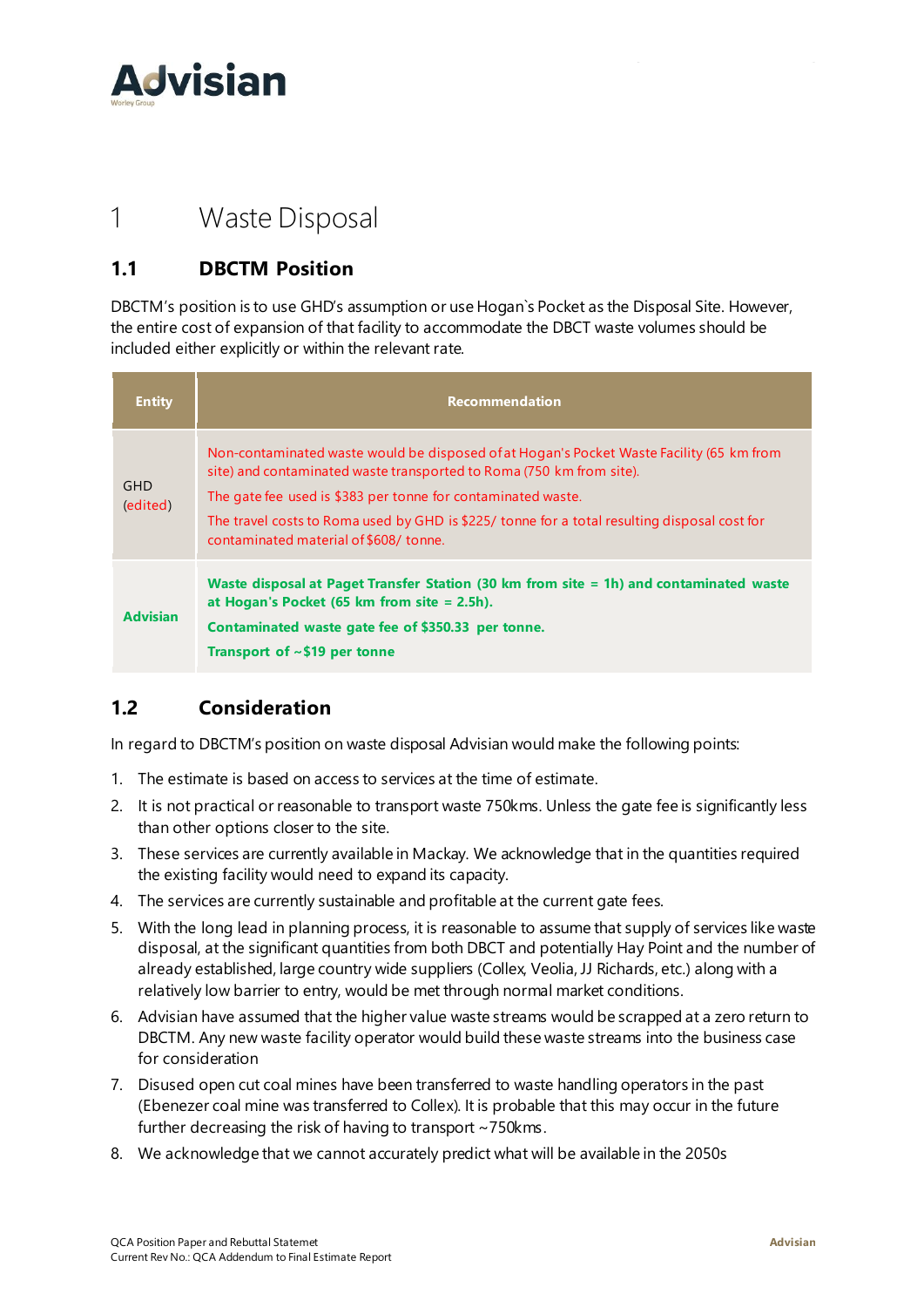

9. We could consider a "specific" risk position of these services not being available at the assumed gate fee or at the assumed distance. (This is currently sitting in the \$50mil of unallocated owners' contingency). If the depth of contaminated soil is increased, the total cost of contamination soil disposal would increase and should be considered in the overall risk position.

### **QCA - Questions**

*(a) Is the commercial facility at Roma already able to accommodate the expected volumes of contaminated waste and thus, would not need to be expanded in the future?*

We cannot support the transportation of any material 750kms away from the facility unless there is a compelling cost-benefit-analysis undertaken particular cost per km.

We cannot confirm if Roma needs expanding this at this stage; however, we believe that given the lead-in notice period and further levels of definition (i.e. quantum) That DBCTM would be able to

- 1. Provide necessary advance notice for potential expansion
- 2. Provide the wider market the possibly to establish a regulated waste facility
- 3. We do not expect barriers to entry to exceed normal business parameters, given that when this facility is decommissioning there would several mines also undergoing decommissioning and rehabilitation

*(b) Would the cost of expanding a waste facility be solely borne by DBCTM in an environment where other remediation and waste disposal activities are occurring? If so, what are the estimated costs of expansions?*

We cannot confirm this. However, the rates currently being charged are profitable (because that is why the do it) and sustainable – Facilities generally have a low capital cost requirement save for the land acquisition. There are examples of waste operators in the past – We do know in the Coal seam gas space that provisions are carried on book for future regulated waste facility we broadly would state that a general lined waste facility to accommodate DBCT volumes to be in the order of \$10-15mill

*(c) Are there other existing options for waste disposal in closer landforms that could be considered for disposal?*

Other than, Hogan's Pocket we are unaware of any facilities that could either expand or take contaminated waste at this time.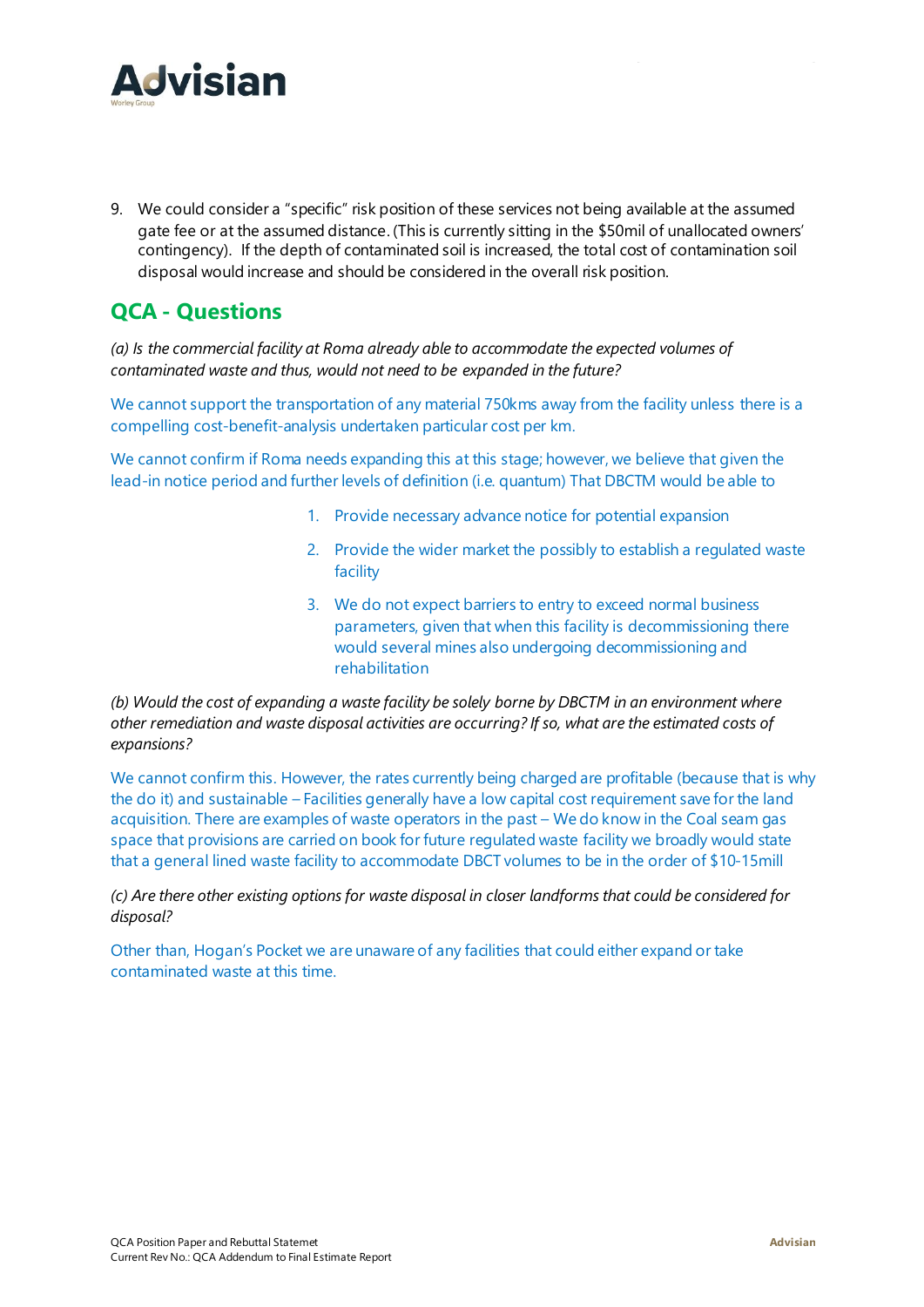

### <span id="page-6-0"></span>2 Earthworks

#### <span id="page-6-1"></span>**2.1 DBCTM Position**

DBCTM's position is to use volumes and imported clean fill rates calculated/supplied by Advisian respectively as well as use the Bulk Earthworks rate supplied by GHD.

| <b>Entity</b>   | Recommendation                      |
|-----------------|-------------------------------------|
| <b>GHD</b>      | \$372/h of 27.64m3/hr = $13.46$ /m3 |
| <b>Advisian</b> | \$915/h of 115 m3/hr = $7.96/m3$    |

#### <span id="page-6-2"></span>**2.2 Consideration**

Both the calculated volumes and rates supplied by Advisian have been accepted. In regards to the rate for earthwork removal per m3 rate the followings points are raised:

#### **Bulk Earthwork Volumes**

1. It is generally agreed by all parties that the Advisian method to calculate the pre-disturbed topography and consequent earthwork volumes is the more robust method.

#### **Bulk Earthwork Rate**

- 1. The rate per cubic meter were built up from known productivities and verified at both a subcontractor and head contractor level in the Queensland market.
- 2. The plant and equipment chosen was to enable an easy verification of both rate and productivity from any earthmover.
- 3. We know all earthworks is fill, other than rock. It has all been moved before and the scope would just be putting it back, no significant compaction requirements.
- 4. No risk is required in the rates for unknown rock quantities.
- 5. We don't have visibility of what is included in the WQIP bulk earthworks to achieve such a high rate.
- 6. From page 54 of the Flagstaff report, we know the volumes of earth moved are insignificant, an represent less than \$800k of the contract to Vassallo Constructions Pty Ltd or at 13.46 per cubic meter less than 60,000 cubes.
- 7. Senex Dam Project in Queensland for 800,000m3 compaction greater than 95% was the winning bidder at c.\$5.50 per cm and the Underbidder was c.\$7.12 – this is a good comparison for a similar scale.
- 8. Risk, mobilisation and demobilisation, is not included in the Advisian rate and is considered elsewhere in the estimate, it is not apparent if these are included in the 2014 benchmark used by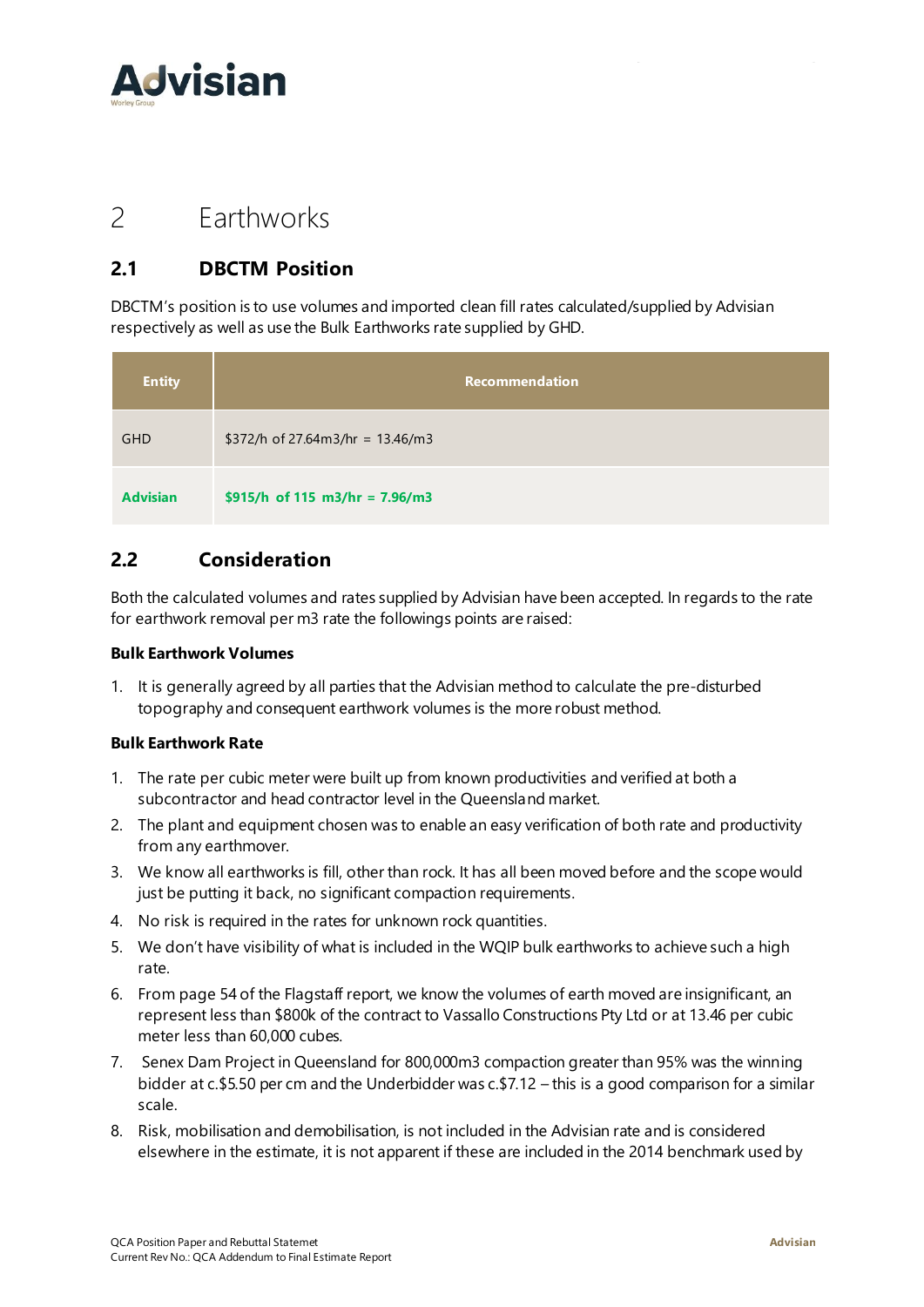

DBCTM of between \$9.58 and \$13.37 which when spread across such a small volume of earthworks would increase the rate significantly.

The below excerpt from Page 22 of Flagstaff report Review of Water Quality Improvement Project Phase 2 ("WQIP2")

"Flagstaff says where the estimate for the budget development for these works was based upon a quotation by BMD Contractors then it is a reasonable market assessment of the works. BMD will have taken into account the unknown aspects and applied a risk premium to them in giving that quotation."

#### **Imported Clean fill price**

- 1. Generally both parties accepted that the rate is ok.
- 2. The rate used is very conservative, it is a landscape supplier for screened topsoil, two rates were obtained ~\$40 and \$48.50 with the more conservative rate chosen. We only require clean fill, not top soil.
- 3. If the contaminated soil depth is increased, the amount of clean fill required increases.
- 4. With the rail network and material handling equipment at DBCT along with large earthmoving equipment at the mine sites and it is feasible to have clean fill delivered to the stock yard below \$25 per cube. This would require some investigation to confirm this.
- 5. No buying gains have been considered in the opportunities portion of the estimate.

### **QCA - Questions**

QCA have decided not to raise this direct issue however Advisian strongly believe that this issue is fundamental to the construct of the price and the resulting contingency allowance – For example if the GHD rate is adopted there should be NO contingency or risk allocated to the Bulk earthworks rate in any application with the exception of unknown unknowns.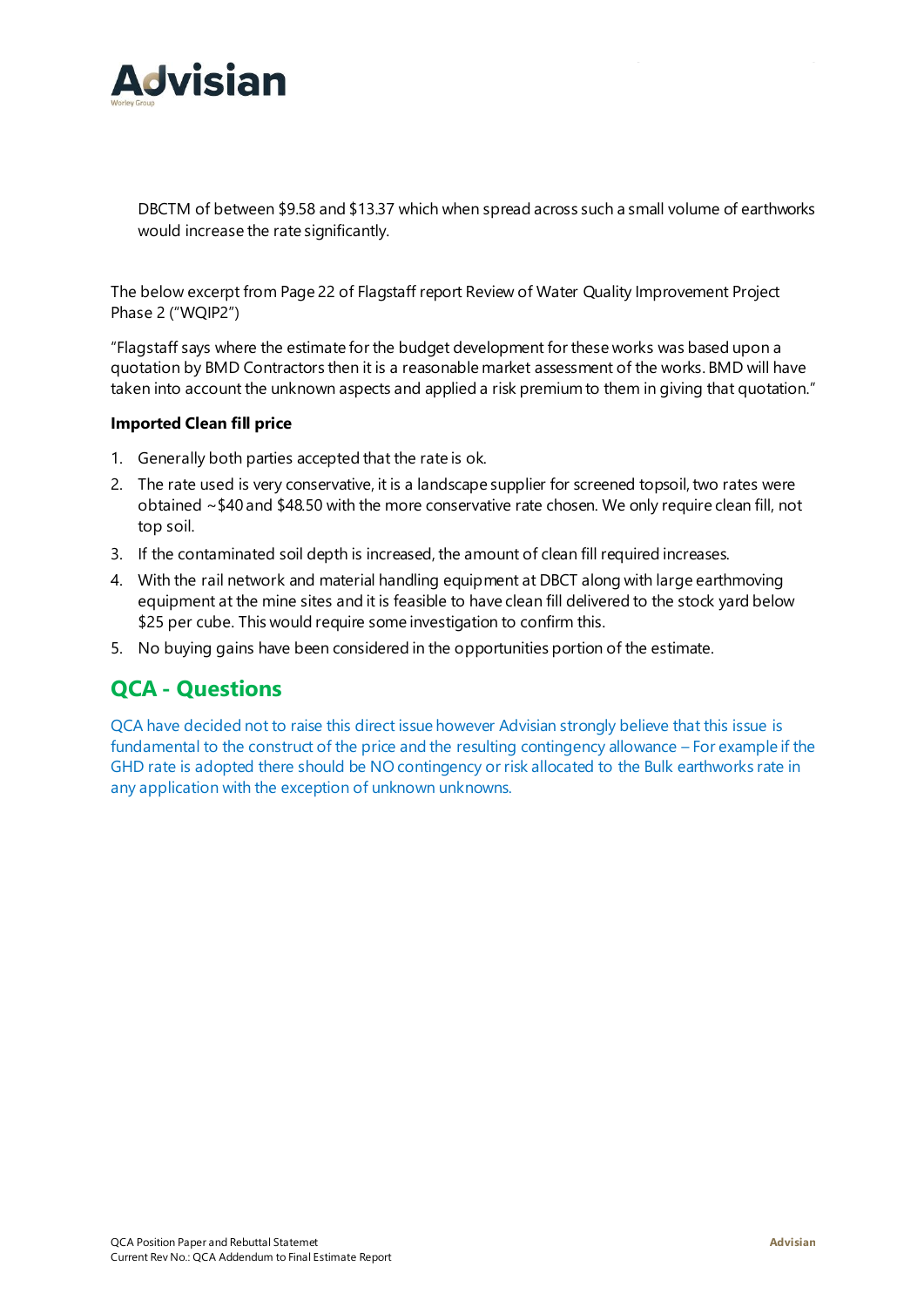

# <span id="page-8-0"></span>3 Soil and Substrate Removal

#### <span id="page-8-1"></span>**3.1 DBCTM Position**

DBCTM's position is use a Mid-Point of Advisian's and GHD's depth for contaminated soil as well as contaminated substrate for both the roads and Substation.

| <b>Entity</b>   | <b>Recommendation</b>                                                                                                                                                                                                                                                                                                                                                                                                                       |
|-----------------|---------------------------------------------------------------------------------------------------------------------------------------------------------------------------------------------------------------------------------------------------------------------------------------------------------------------------------------------------------------------------------------------------------------------------------------------|
| <b>GHD</b>      | GHD assumed removal of 400 mm of bedding coal and contaminated soil. GHD assumed<br>removal of 500 mm of material under roads removed GHD assumed removal of 1 metre of<br>material under substation areas, classified as low contamination substrate.                                                                                                                                                                                      |
| <b>Advisian</b> | Advisian assumed removal of 250 mm of contaminated soil based on recent commercial<br>experience with a producer with similar expected hydrocarbon contamination in the soil.<br>Advisian assumed removal of 250 mm of road substrate based on recent commercial<br>experience with a producer with similar expected hydrocarbon contamination of road<br>substrate. Advisian assumed removal of 250 mm of material under substation areas. |

#### <span id="page-8-2"></span>**3.2 Consideration**

In regard to DBCTM's position on Soil and substrate removal Advisian would make the following points:

- 1. We do not know the depth of contamination.
- 2. We do not know the level of contamination.
- 3. An allowance has been made to establish the depth and level of contamination during the environmental scope setting.
- 4. Advisian has assumed the material used to construct roads and pads was uncontaminated at the time of construction
- 5. Advisian did not have drawings of the roads and pad areas and have assumed these have been compacted to 95% or greater.
- 6. We expect that the majority of contamination would be in the top 100mm and 250mm average depth is enough to capture anything further.
- 7. Advisian has not taken up any opportunity that there is less than 250mm average depth of contamination or that the level of contamination is less than "Heavily Contaminated".in fact subject to further soil testing across a broad area it could be significantly less.
- 8. Advisian has assumed any large spill would be required to be cleaned up through operating budgets. As mandated by Enviro Management Plan for Tier 1 Operator / Legislation

#### **QCA -Question**

*(a) Based on all available information and noting future contamination studies will be conducted to determine the actual depths of contaminated material for removal, what are the appropriate assumptions for depths of removal of contaminated material at each of the three areas discussed above?* 

Advisian believes that the 250mm average depth of contamination remains a conservative position.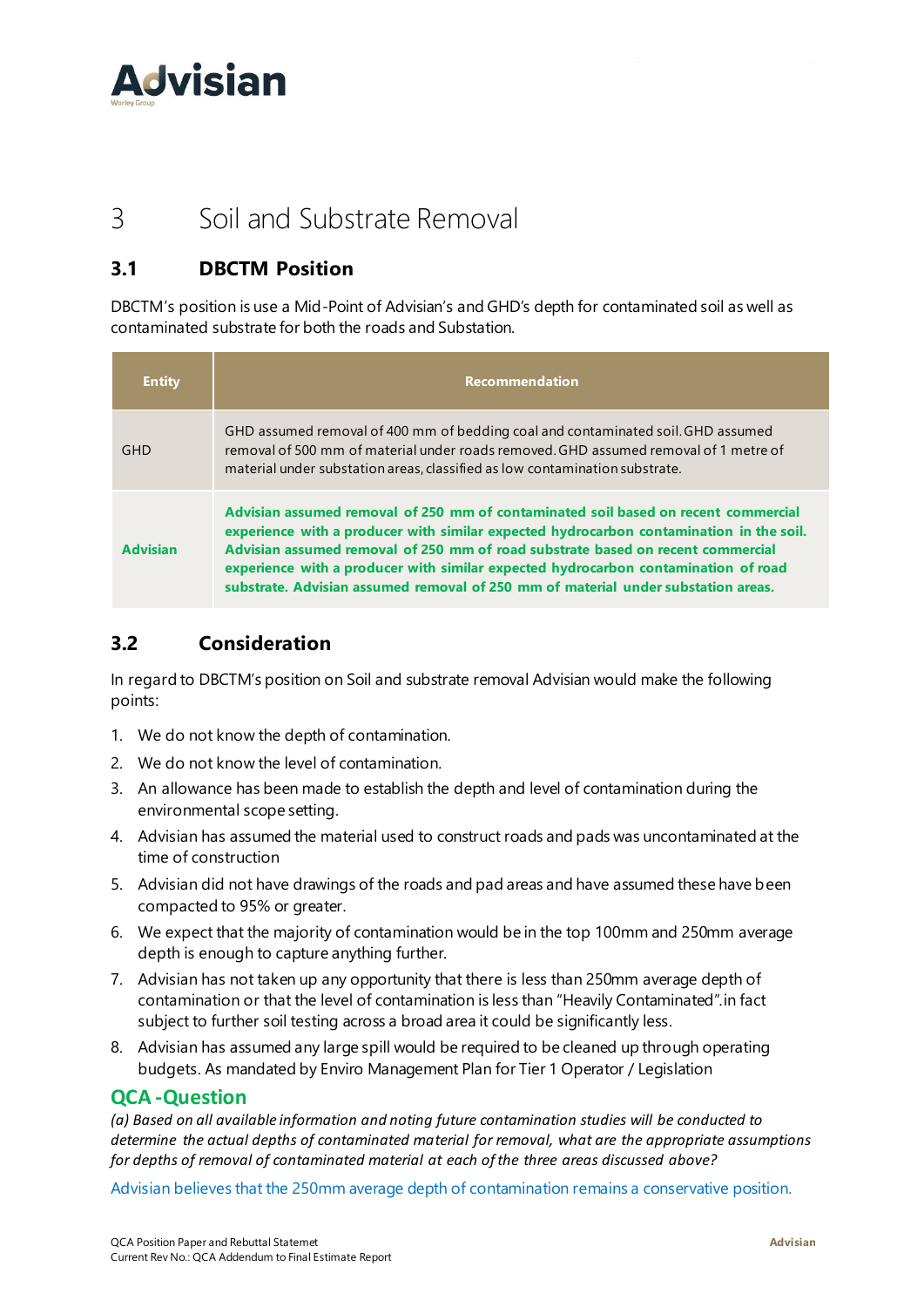

## <span id="page-9-0"></span>4 Offshore Pile Removal

#### <span id="page-9-1"></span>**4.1 DBCTM Position**

DBCTM's position is to accept the complete removal of piles into estimate and rehabilitation plan.

| <b>Entity</b> | <b>Recommendation</b>                                                                                                                                                                                                                                                                   |
|---------------|-----------------------------------------------------------------------------------------------------------------------------------------------------------------------------------------------------------------------------------------------------------------------------------------|
| <b>GHD</b>    | GHD considered two options (full or partial removal) and estimated for full removal of<br>piles. Its justification for this choice was that completely removing piles maximised long-<br>term rehabilitation of the offshore domain.                                                    |
| Advisian      | Advisian came to the position that complete removal of piles could have a detrimental impact<br>on marine life. Given the agreed positions of letting the sea floor fill in naturally over time, its<br>position was for the piles to be cut to just below the existing seafloor level. |

#### <span id="page-9-2"></span>**4.2 Consideration**

In regard to DBCTM's position on Offshore Pile Removal Advisian would make the following points:

- 1. There is no argument on the price of either method.
- 2. There are a currently number of piles cut off just below the sea floor that were used during construction.
- 3. These cut off piles have been in situ since construction and do not appear to be having a detrimental impact on the environment.
- 4. Advisian's advice remains that the piles should be only partially removed as the longer-term benefits of full removal do not appear to outweigh the expected short-term disturbance.

#### **QCA-Question**

*(a) Recognising the uncertainty and lack of clear standards that define the 'natural state' standard, which method for offshore pile removal (full or partial) best reflects DBCTM's obligations for remediation?* 

A more specific risk position could also be considered if Board members feel that the likelihood full removal is significant.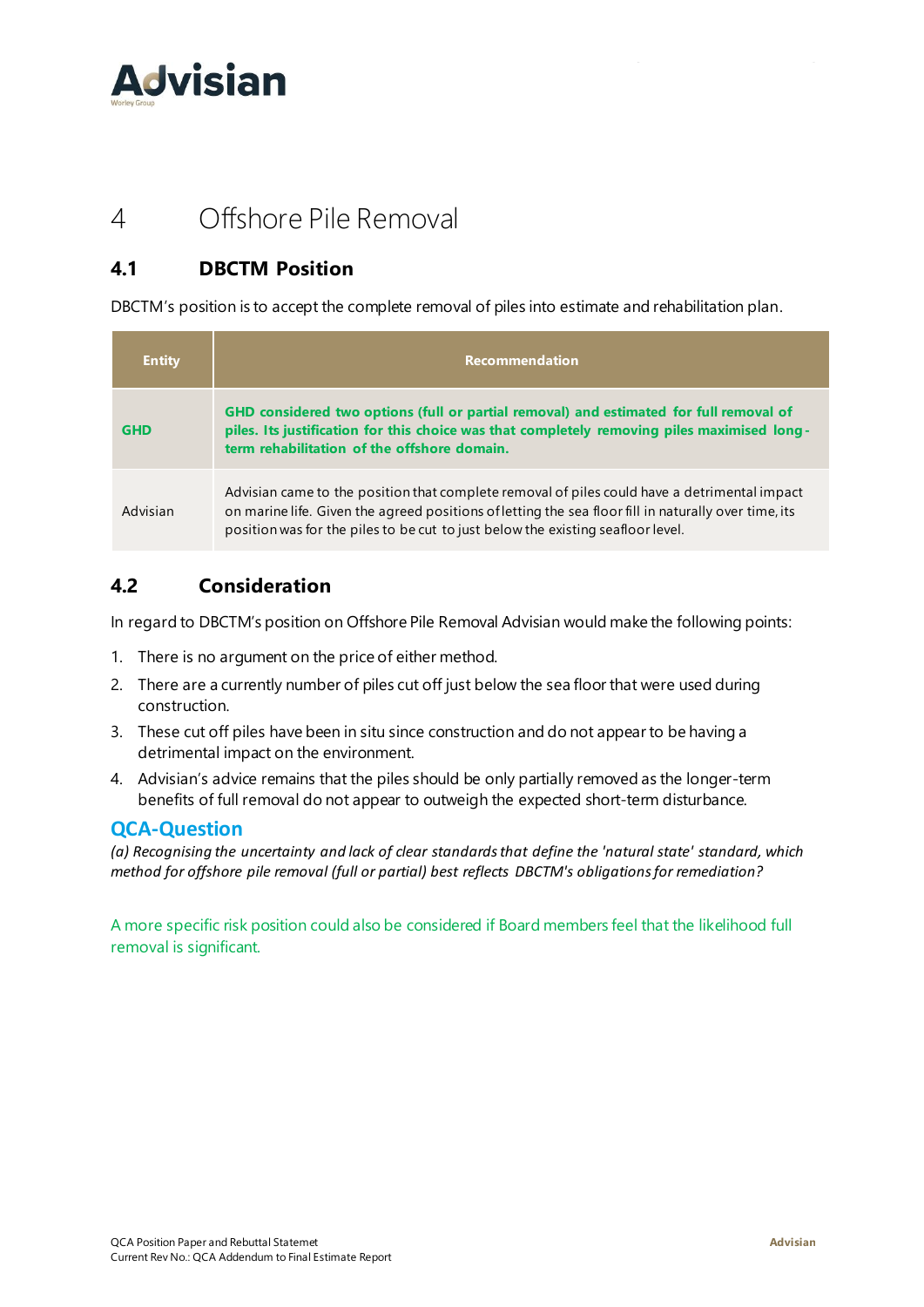

## <span id="page-10-0"></span>5 Indirect Labour and Project Management Costs

#### <span id="page-10-1"></span>**5.1 DBCTM Position**

DBCTM's position is to reinstate the DBCTM Proposal for Project Management.

| <b>Entity</b>   | <b>Recommendation</b>                                                                                                                                                                                                                                                                                                                                                                                                                                                                        |
|-----------------|----------------------------------------------------------------------------------------------------------------------------------------------------------------------------------------------------------------------------------------------------------------------------------------------------------------------------------------------------------------------------------------------------------------------------------------------------------------------------------------------|
| <b>GHD</b>      | GHD utilised two approaches for indirect labour rates. It used a first principles build-up for one<br>portion of its estimate, and its subcontractor (Axiom) applied a 10% allowance to the direct<br>costs estimated for rehabilitation works. The latter approach outlined that the project<br>management team was assumed to be supplied by DBCTM.                                                                                                                                        |
| <b>Advisian</b> | Advisian assumed project management would be outsourced to a relevant Tier 1<br>contractor and built up the relevant costs based on an organisational structure it<br>developed (QCA pp. 48–49). It also added a 10% allowance (\$50 million) for costs it<br>assumed DBCTM would bear as part of its project management role but implied this was<br>highly conservative and included for comparison purposes with GHD. It suggested this<br>cost could be approximately 5% of direct cost. |

#### <span id="page-10-2"></span>**5.2 Consideration**

In regard to DBCTM's position on Indirect Labour and Project Management Costs Advisian would make the following points:

- 1. The GHD approach would be man marking. If the DBCTM team deliver the works you could use the same team identified in the Advisian org chart and remove the contractor's margin.
- 2. The Advisian org chart is sufficient to deliver the works.

#### **QCA - Question**

*(a) Is it prudent and efficient to assume that DBCTM would have a significant project management role in the rehabilitation of DBCT to warrant the estimate project management costs in GHD's cost estimate?* 

It is unclear how DBCTM would precisely execute the delivery of the project however suggests it is best place to Project Manage the process. We recognise that DBCTM has capacity and has delivered projects within site before.

However, the full scope of the Rehabilitation is significantly differentwhen compared to ad-hoc projects performed in the pasts and includes multidisciplinary work facets – It would be traditional for this complexity and risk be managed by a General Contractor who has physically undertaken construction works in the past.

The delivery strategy promoted and priced by Advisian is more reflective of a risk transferred model which when brought to market would attract multinational Tier 1 Constructor who have mature systems and process and financial strengths to execute the works as a whole. Once competitivity tender we could see the tension also reflect in the price.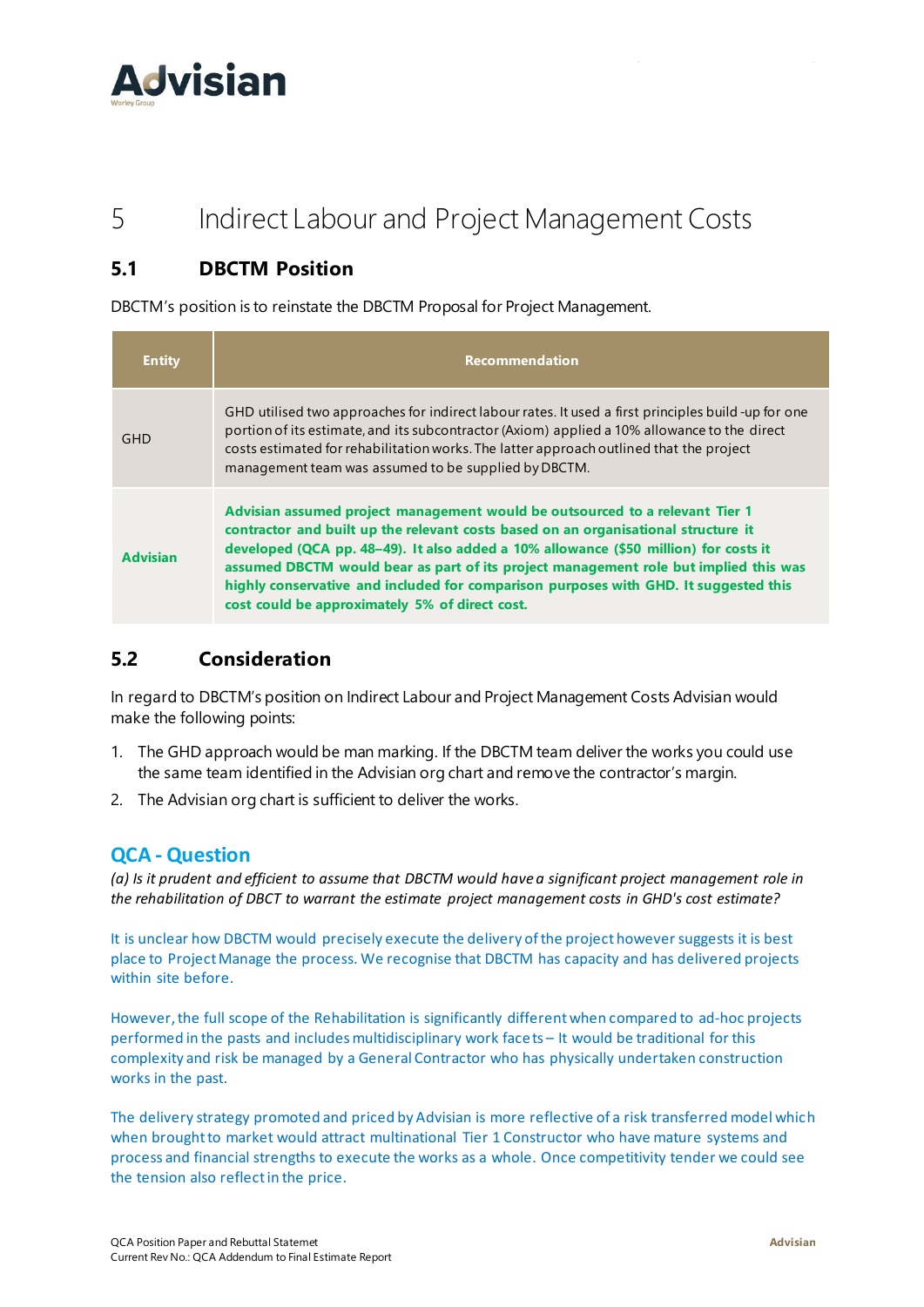

Whilst we adopted the \$50 million allowance for project management in the GHD report for comparative purposes in our assignment we questioned that if the traditional method as described would only require a PMO to management the works – typically this is a Controls Team with no workforce addressing the Reporting Requirements of the Contract. We do recognise that there will be costs associated with procurement and have assumed these to be included. In any case we have we believe the PMO costs to be in the order of 3% of the direct costs and a further 2% for Procurement.

To this end it appears that our Costings with the adoption of the \$50 million for DBCTM reflects a duplication -and could be significantly reduced. (ie we don't need to price the PM services effectively twice)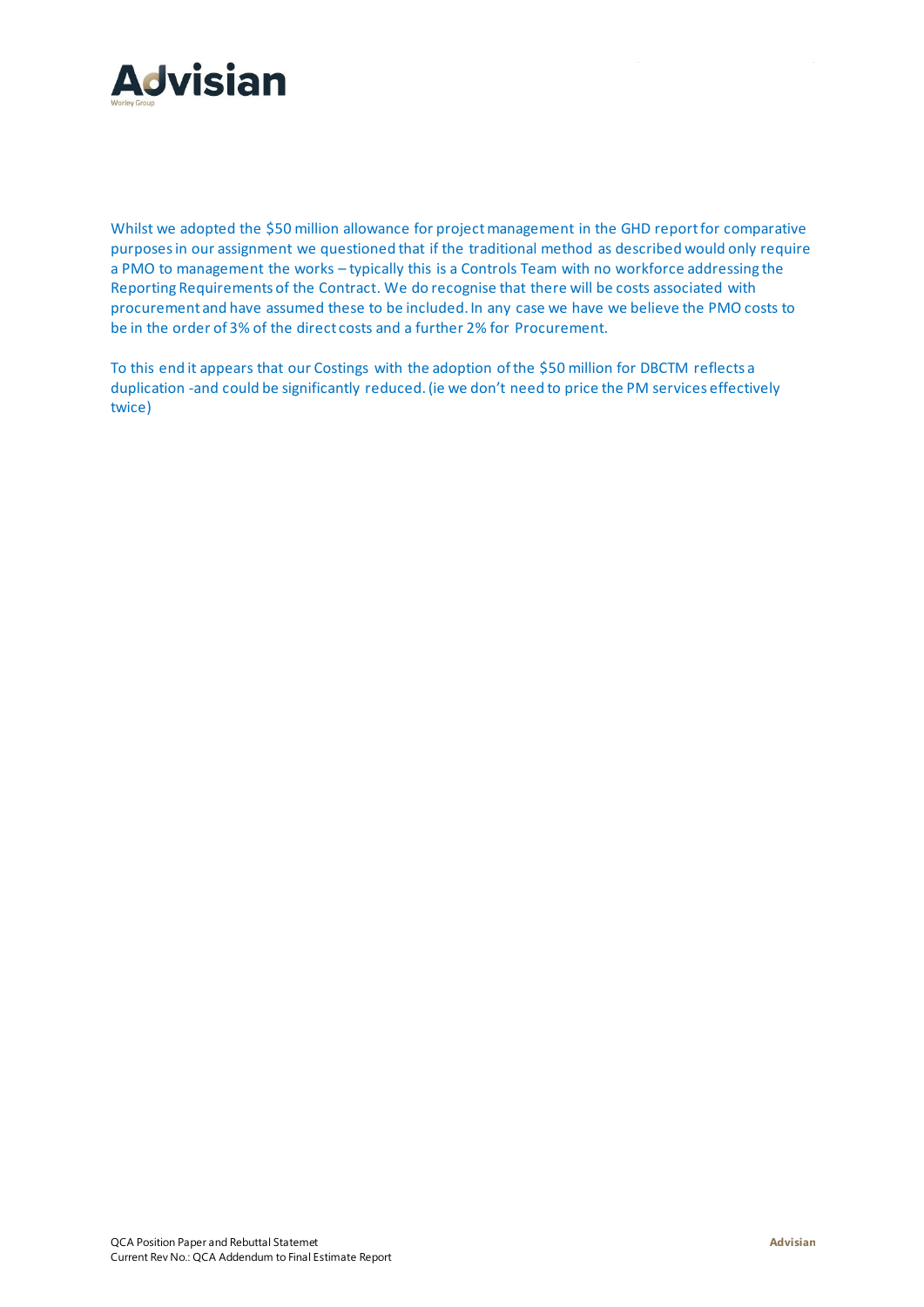

## <span id="page-12-0"></span>6 Risk and Contingency Allowance

#### <span id="page-12-1"></span>**6.1 DBCTM Position**

Reinstate GHD Contingencies Based on Industry Standards and Benchmarked by DBCTM Experience.

| <b>Entity</b>   | <b>Recommendation</b>                                                                                                                                                                                                                                                                        |
|-----------------|----------------------------------------------------------------------------------------------------------------------------------------------------------------------------------------------------------------------------------------------------------------------------------------------|
| <b>GHD</b>      | GHD applied an additional 25 per cent to direct costs as risk and contingency allowance.9 It did<br>not provide an explanation for this assumption nor a reference for this benchmark.                                                                                                       |
| <b>Advisian</b> | Advisian built-up a risk profile for each type of work by domain, based on prevailing<br>documentation and verified its risk profiles during its site visit. It also included client risks<br>and other contingencies based on an assumption of project management by a Tier 1<br>contractor |

#### <span id="page-12-2"></span>**6.2 Consideration**

In regard to DBCTM's position on Risk and Contingency Allowance Advisian would make the following points:

- 1. The Advisian risk approach is far more considered than the blanket approach of \$100mil by GHD.
- 2. Undertake @ Risk Modelling

#### **QCA - Question**

(a) What is the prudent and efficient approach for estimation of risk and contingency allowances for the remediation cost estimate?

Advisian has not used the conventional method to apply risk and contingency simply because the basis of estimate was undertaken on a first principal approach support by an analysis of level of definition supported by site visits and industry knowledge. Advisian consider the level of definition obtained during our estimate was considered in excess of 85% given that the facility exists and able to be quantified. We applied Industry acceptable Contingencies by class of work reflecting the level of risk to be expected.

Our approach reflects the expected risk transfer to a Tier 1 Contractor and the risk priced as contingency and risk allocation.

If we were to adopt the AACE and DTMR Class of Estimate. We would advocate a maximum of 15% contingency given the level of definition we acquired and when tendered, definition will be 100% save for traditional risk allocation